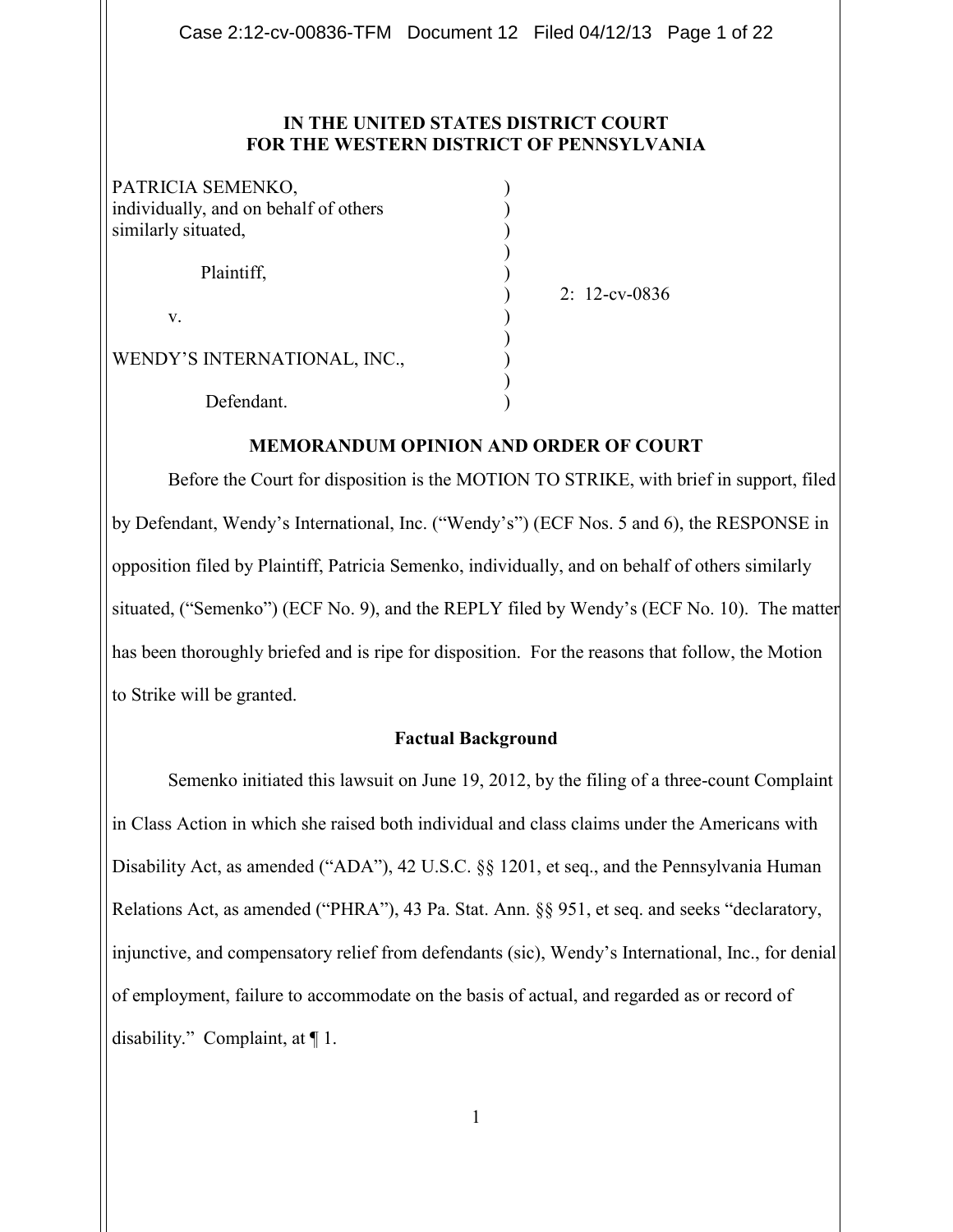Semenko alleges that she worked for Wendy's for approximately thirty (30) years, first in hourly and later in managerial positions. Semenko suffers from degenerative arthritis and in January 2007 took a disability leave to treat her cervical radiculopathy and lower back pain, which leave was approved for long-term disability benefits sponsored by her employer. According to the Complaint, on or about November 14, 2007, Semenko was released by her treating physician to return to work full-time, with restrictions. She requested to return to work with accommodations, but Wendy's denied her request. Her employment with Wendy's was terminated on January 11, 2008. *Id.* at ¶¶ 7 - 14.

The Complaint states that Semenko's "action is brought and may be properly maintained as a class action pursuant to F.R.C.P. 23." *Id*. at ¶ 27. Distilled to its essence, Wendy's argument is that Semenko's class allegations:

cannot be adjudicated within the parameters of Rule 23 such that a determination of classwide liability and relief can be reached. Rather, establishing the unlawful discrimination alleged by [Semenko] would require determining whether class members are 'qualified' under the ADA [and PHRA], an assessment that encompasses inquiries . . . too individualized and divergent . . . to warrant certification under Rule 23(a) and (b)(2).

Def's Response at 1 (quoting *Hohider v. United Parcel Service, Inc*., 574 F.3d 169, 185-86 (3d

Cir. 2009)). Not surprisingly, Semenko responds that (i) she has alleged viable class claims and

(ii) the motion to strike should be denied as premature as a motion for class certification has not

been filed and the parties have not engaged in any pre-certification discovery.

# **Standard of Review**

Wendy's requests that the Court strike the class allegations contained in the Complaint

pursuant to Federal Rules of Civil Procedure 12(f),  $23(c)(1)(A)$ , and  $23(d)(1)(D)$ .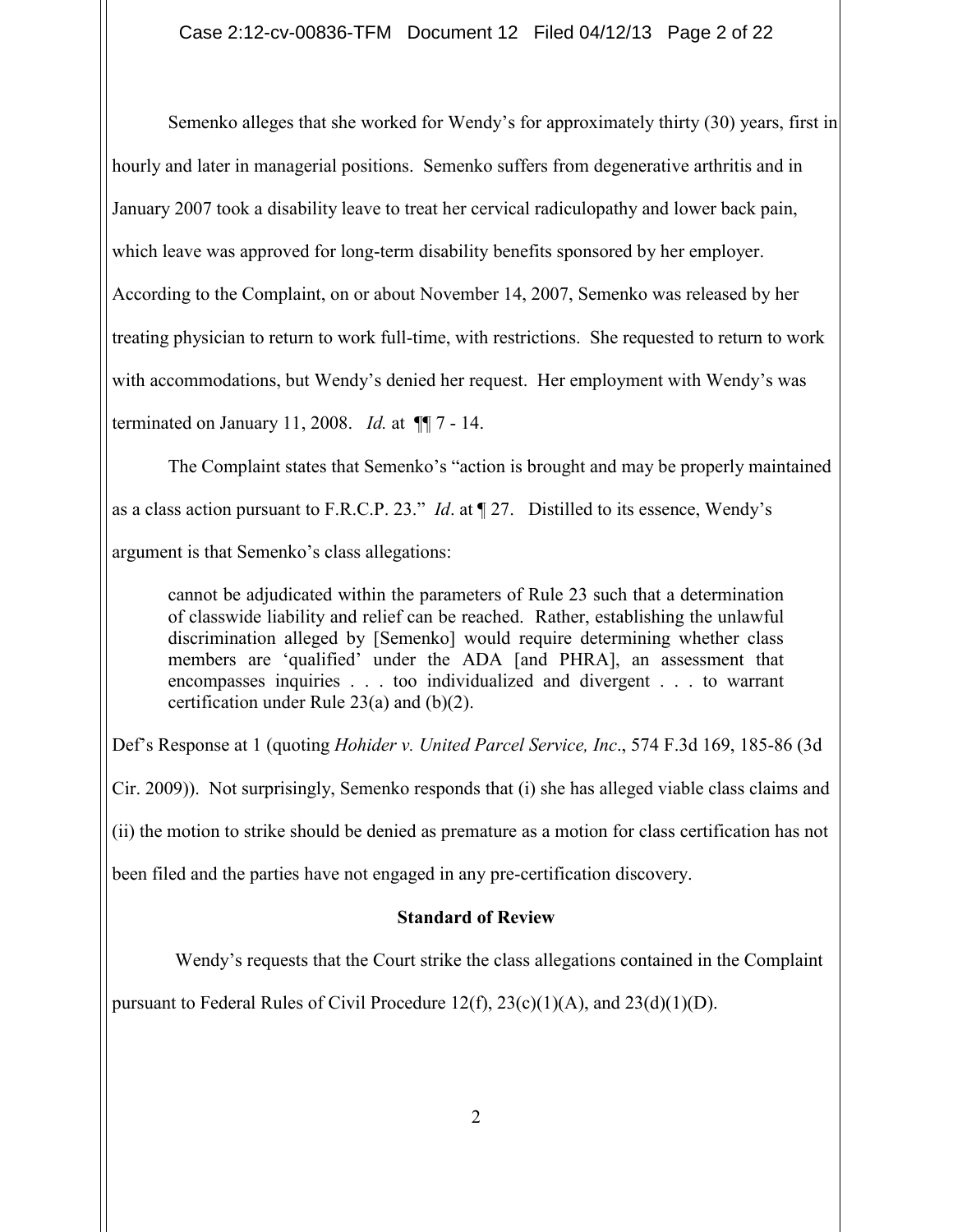## a. Federal Rule of Civil Procedure 12(f)

Federal Rule of Civil Procedure 12(f) provides that "[t]he court may strike from a pleading an insufficient defense or any redundant, immaterial, impertinent, or scandalous matter." " The purpose of a motion to strike is to clean up the pleadings, streamline litigation, and avoid unnecessary forays into immaterial matters.' " *Goode v. LexisNexis Risk & Information Analytics Group, Inc.*, 284 F.R.D. 238, 243-44 (E.D. Pa. 2012) (quoting *McInerney v. Moyer Lumber & Hardware, Inc.*, 244 F. Supp. 2d 393 (E.D. Pa. 2002)). Relief under Rule 12(f) is generally disfavored and will be denied unless the allegations "have no possible relation to the controversy and may cause prejudice to one of the parties, or if the allegations confuse the issues in the case." *Id*.

# b. Federal Rule of Civil Procedure 23

"Rule 23 provides a one-size-fits all formula for deciding the class-action question." *Shady Grove Orthopedic Associates, P.A. v. Allstate Ins*. Co., 559 U.S. 393 ---, 130 S.Ct. 1431, 1437 (2010). Under Rule  $23(d)(1)(D)$ , a court adjudicating a class action may "require that the pleadings be amended to eliminate allegations about representations of absent persons and that the action proceed accordingly." However, courts rarely grant motions to strike under Rule  $23(d)(1)(D)$  prior to class discovery, doing so only where "[n]o amount of additional class discovery will alter th[e] conclusion" that the class is not maintainable. *Thompson v. Merck & Co., Inc*., 2004 WL 62710, at \*2 (E.D. Pa. Jan. 6, 2004) (emphasis added).

Generally, courts do not consider whether a proposed class meets the Rule 23 requirements until after plaintiffs move for class certification. However, in rare cases, the "complaint itself demonstrates that the requirements for maintaining a class action cannot be met." *Landsman & Funk PC v. Skinder - Strauss Associates*, 640 F. 3d 72, 93 n. 30 (3d Cir.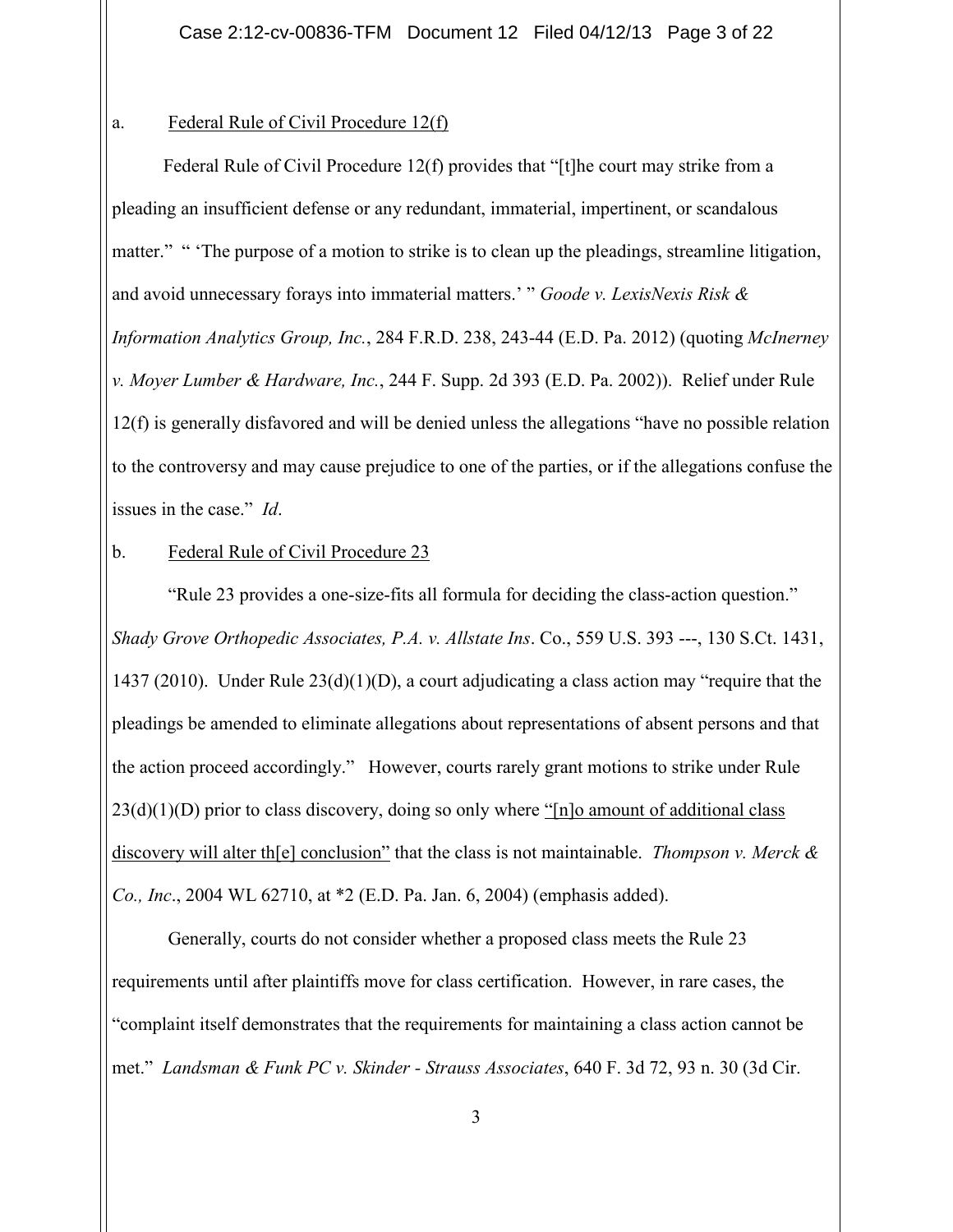2011) (ruling that the decision of the district court that a class could not potentially fit within Rule 23 determined on a motion to dismiss was premature.).<sup>1</sup> As the United States Supreme Court has noted:

Sometimes the issues are plain enough from the pleadings to determine whether the interests of the absent parties are fairly encompassed within the named plaintiff's claims, and sometimes it may be necessary for the court to probe behind the pleadings before coming to rest on the certification question.

*General Telephone Co. of the Southwest v. Falcon*, 457 U.S. 147, 160 (1982).

The plaintiff bears the burden of advancing a prima facie showing that the class action requirements of Federal Rule of Civil Procedure 23 are satisfied or that discovery is likely to produce substantiation of the class allegations. Absent such a showing, a trial court's refusal to allow class discovery is not an abuse of discretion. *Mantolete v. Bolger*, 767 F.2d 1416, 1424 (9th Cir. 1985). Thus, even though the instant motion is a motion to strike, it is necessary to make a preliminary determination regarding the sufficiency of Semenko's class allegations. *See Korman v. Walking Co.*, 503 F. Supp. 2d 755, 762-63 (E.D. Pa. 2007) (treating the motion to strike and its opposition as a motion for class certification and its opposition).

Pursuant to Rule 23, a member of a class may sue on behalf of all members only if: "(1) the class is so numerous that joinder of all members is impracticable; (2) there are questions of

law or fact common to the class; (3) the claims or defenses of the representative parties are

**<sup>1</sup>** *Landsman* involved claims that defendants sent faxes to the class of plaintiffs without their consent. 640 F.3d at 72. The district court held that the class could not meet Rule 23's typicality or predominance requirements because "there were too many 'crucial factual determinations to be made with respect to claims and defenses that will vary from party to party,' in particular, consent to receive faxes . . . ." *Id*. at 93. The appellate court responded that "it is not clear that, as a matter of law, differences regarding consent are sufficient to defeat class allegations." *Id.* at 94.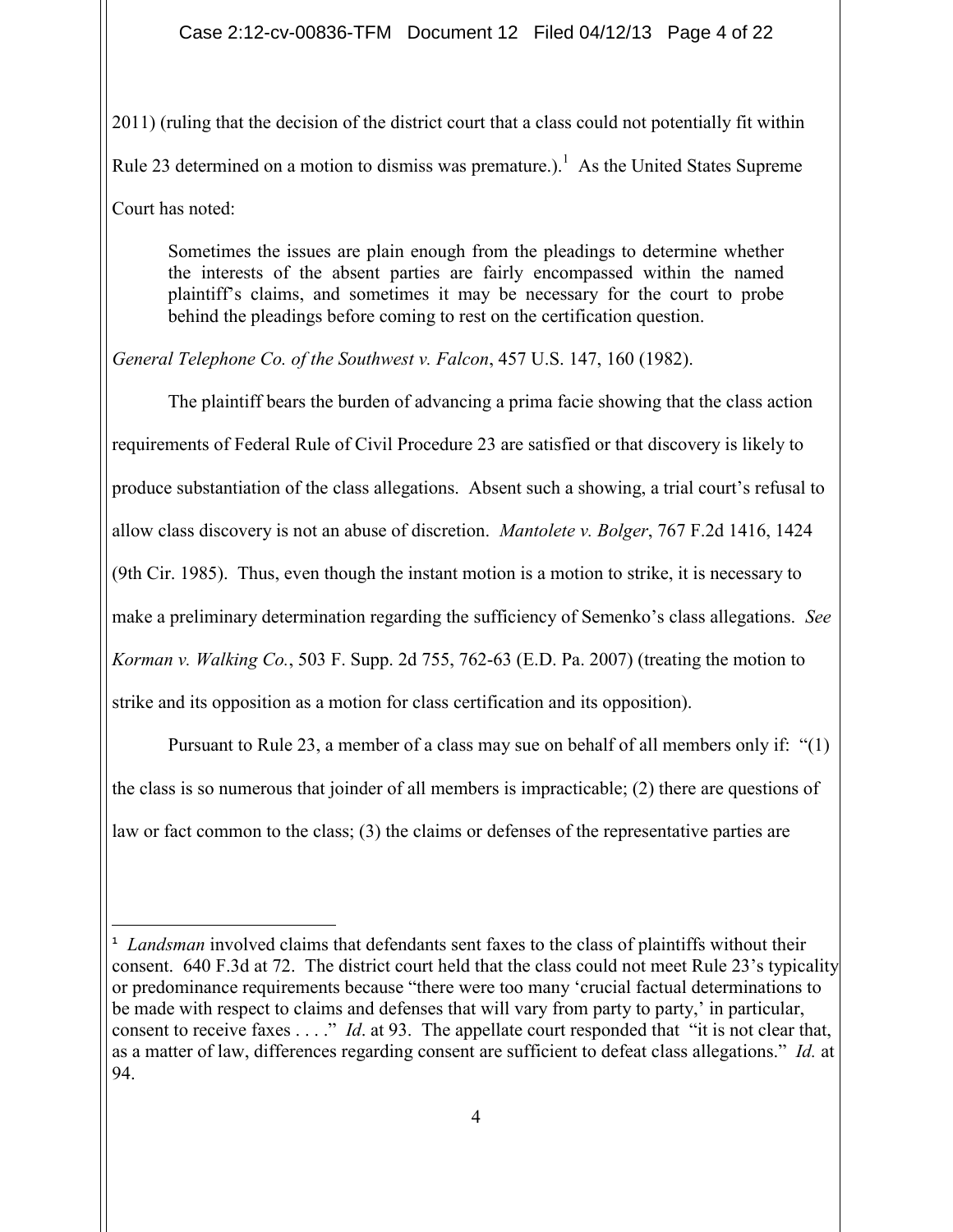typical of the claims or defenses of the class; and (4) the representative parties will fairly and adequately protect the interests of the class." Fed.R.Civ.P. 23(a).

#### **Discussion**

# A. Neither Discovery Nor a Certification Motion is Necessary to Resolve the Instant Dispute

At the outset, the Court must determine whether discovery or a certification motion is necessary in order to resolve the pending Motion to Strike. In this case, no discovery has taken place nor has a motion for class certification been filed.

A court must determine whether the action may be maintained as a class action as soon as is practicable after the action is filed. Fed. R. Civ. P.  $23(c)(1)$ . Discovery is likely warranted where it will resolve factual issues necessary for the determination of whether the action may be maintained as a class action.

District courts have broad discretion to control the class certification process, and "[w]hether or not discovery will be permitted . . . lies within the sound discretion of the trial court." *Kamm v. Cal. City Dev. Co.,* 509 F.2d 205, 209 (9th Cir. 1975). "In **rare** cases where it is clear from the complaint itself that the requirements for maintaining a class action cannot be met, a defendant may move to strike the class allegations before a motion for class certification is filed." *NBL Flooring, Inc. v. Trumball, Inc. Co*., No. 10-4398, 2011 WL 4481918, at \*1 (E.D. Pa. Sept. 27, 2011) (emphasis added). *See Doninger v. Pac. Nw. Bell, Inc*., 564 F.2d 1304 (9th Cir. 1977) (holding that class certification was properly denied without discovery where plaintiffs could not make a *prima facie* showing of Rule 23's prerequisites or that discovery measures were not likely to produce persuasive information substantiating the class action allegations); *Woodard v. FedEx Freight East, Inc*., 250 F.R.D. 178, 182 (M.D. Pa. 2008) (noting that a "district court will strike class action allegations without permitting discovery or waiting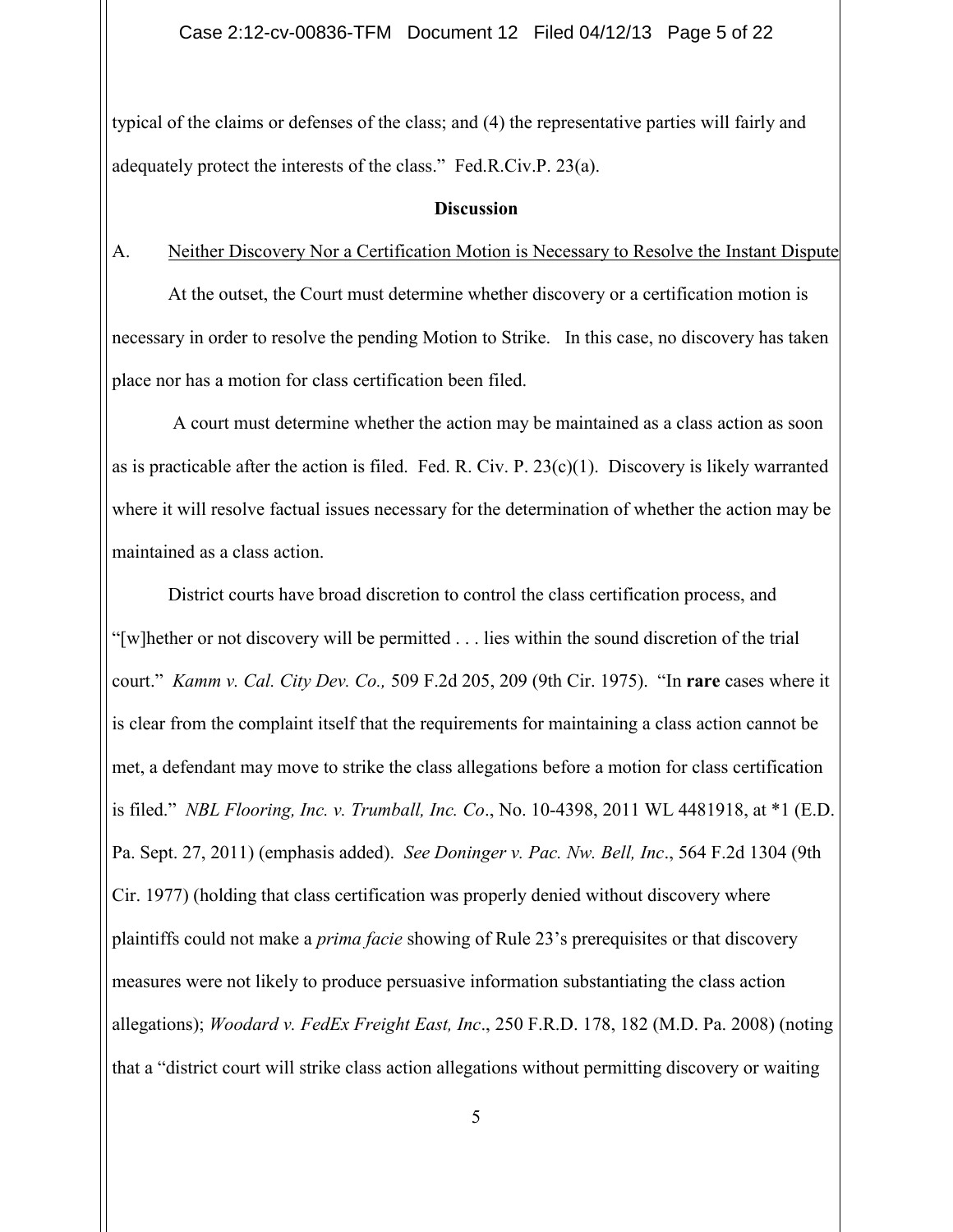# Case 2:12-cv-00836-TFM Document 12 Filed 04/12/13 Page 6 of 22

for a certification motion where the complaint and any affidavits clearly demonstrate that the plaintiff cannot meet the requirements for a class action.")

"There is precedent for treating a Rule  $12(f)$  motion to strike class allegations as a motion to deny class certification." *Bearden v. Honeywell Int'l Inc*., 720 F.Supp. 2d 932, 942 (M.D. Tenn. 2010). Accordingly, as will be discussed *infra*, because the Court finds and rules that the issues in this particular case "are clear and discovery on class certification is unnecessary," it will treat the motion to strike and its opposition as a motion for class certification and its opposition without permitting discovery or waiting for a certification motion to be filed. *Korman v. Walking Co*., 503 F. Supp. 2d 755, 762-63 (E.D. Pa. 2007).

B. Analysis of Class Certification Issue

As explained *supra,* Wendy's argues that the Court should strike the class allegations from the Complaint and order the case to proceed solely on Semenko's individual claims, which are not being challenged by Wendy's at this time. In the Complaint, Semenko defines the putative class as follows:

[A]ll persons who have been terminated or separated from employment following a leave of absence and/or otherwise not accommodated by defendant's failure to transfer to vacant and funded positions.

*Id.* at  $\P$  28.<sup>2</sup>

Class certification is governed by Rule 23, which states, in relevant part:

(a) Prerequisites. One or more members of a class may sue or be sued as representative parties on behalf of all members only if:

(1) the class is no numerous that joinder of all members is impracticable;

<sup>&</sup>lt;sup>2</sup> In her Response to the Motion to Strike, Plaintiff changed the definition of the class and stated "that the proposed class would be limited to those individuals with permanent medical restrictions who applied for long-term disability benefits." Pl.'s Resp. at 3.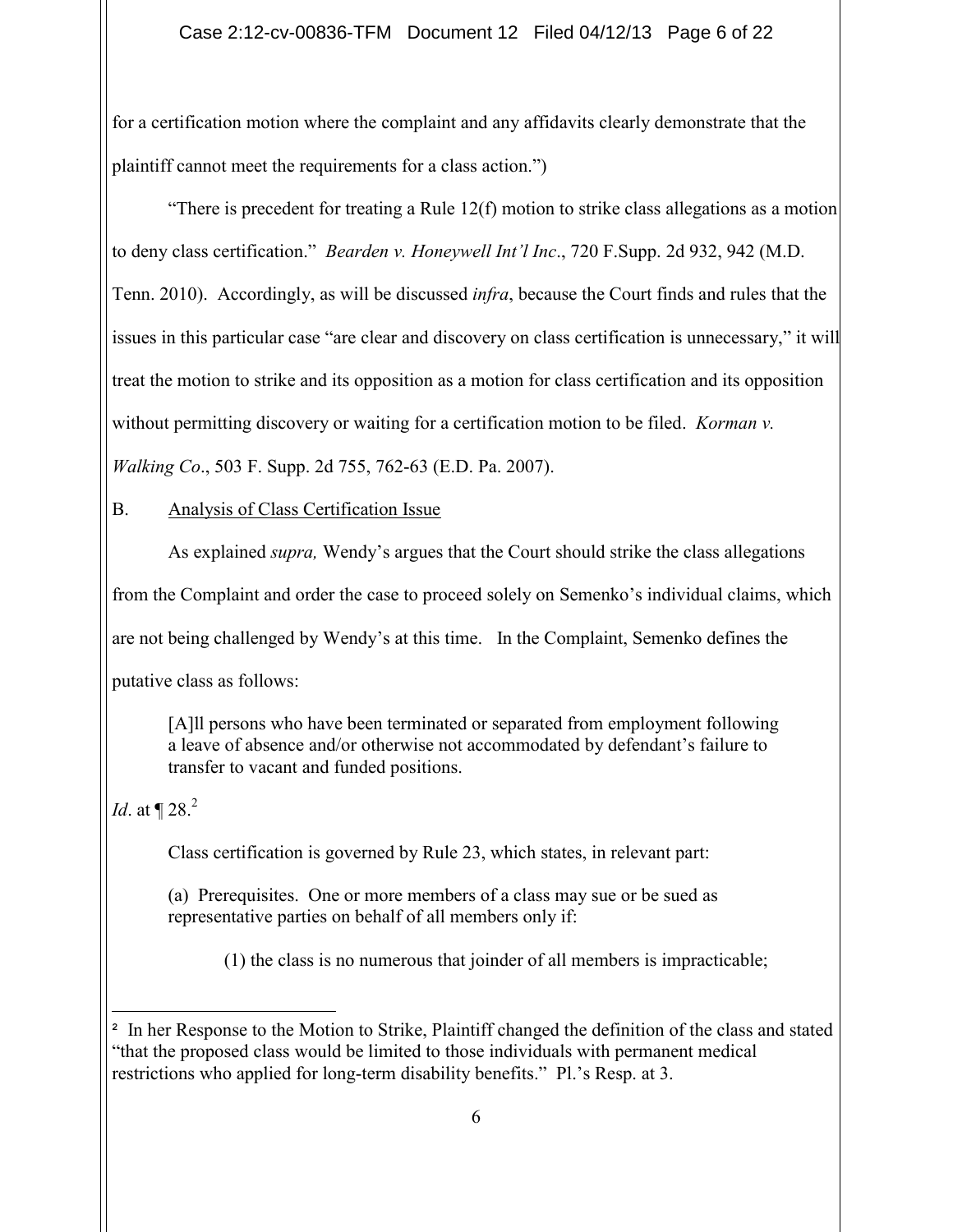(2) there are questions of law or fact common to the class;

(3) the claims or defenses of the representative parties are typical of the claims or defenses of the class; *and*

(4) the representative parties will fairly and adequately protect the interests of the class.

(b) Types of Class Actions. A class action may be maintained *if Rule 23(a) is satisfied and if*:

(1) prosecuting separate actions by or against individual class members would create a risk of:

> (A) inconsistent or varying adjudications with respect to individual class members that would establish incompatible standards of conduct for the party opposing the class; or

(B) adjudications with respect to individual class members that, as a practical matter, would be dispositive of the interests of the other members not parties to the individual adjudications or would substantially impair or impede their ability to protect their interests;

(2) the party opposing the class has acted or refused to act on grounds that apply generally to the class, so that final injunctive relief or corresponding declaratory relief is appropriate respecting the class as a whole; or

(3) the court finds that the questions of law or fact common to class members predominate over any questions affecting only individual members, and that a class action is superior to other available methods for fairly and efficiently adjudicating the controversy. The matters pertinent to these findings include:

(A) the class members' interests in individually controlling the prosecution or defense of separate actions;

(B) the extent and nature of any litigation concerning the controversy already begun by or against class members;

(C) the desirability or undesirability of concentrating the litigation of the claims in the particular forum; and

(D) the likely difficulties in managing a class action.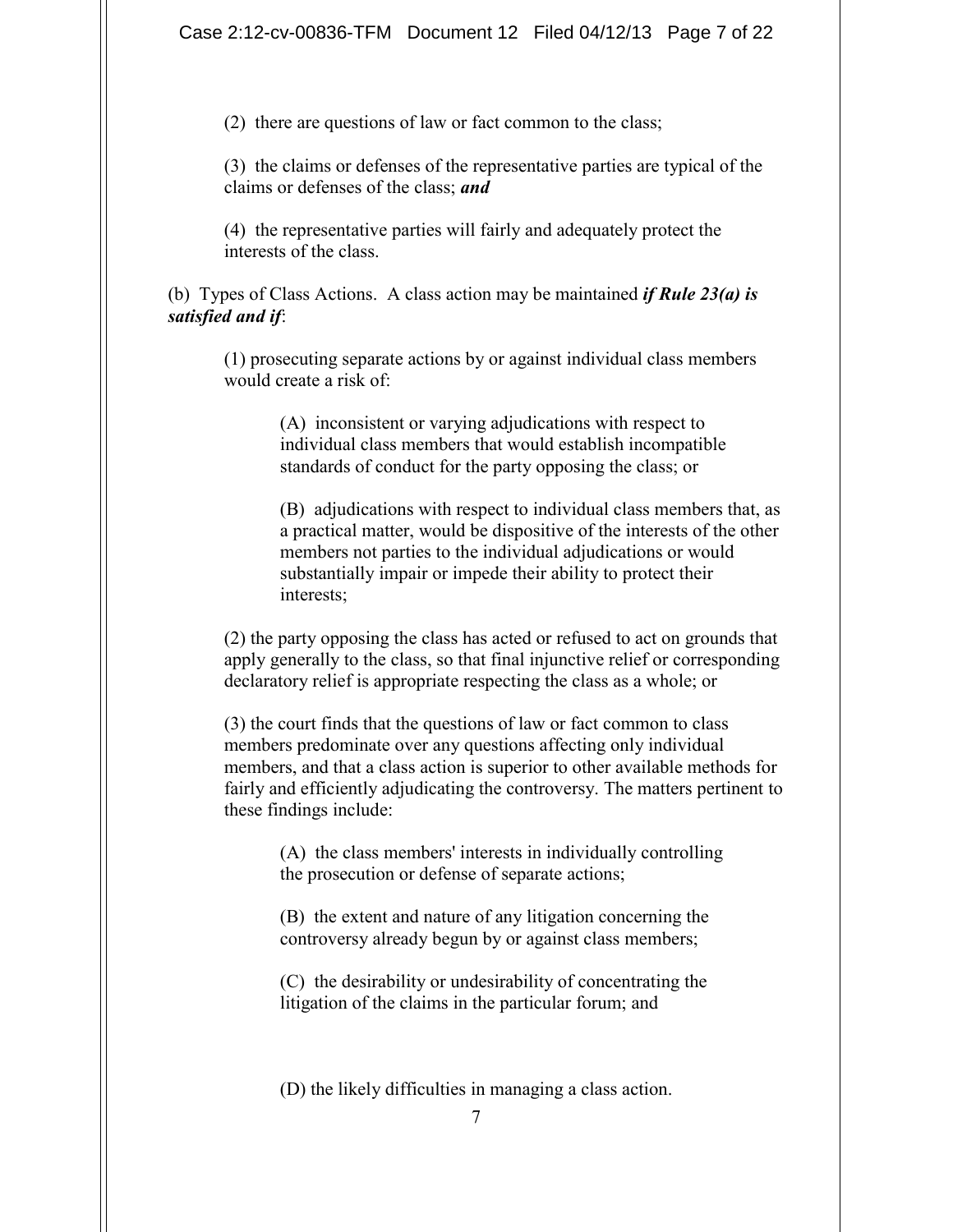Federal Rule of Civil Procedure 23 (emphasis added).

The Court of Appeals for the Third Circuit clarified the type of thorough and rigorous

analysis that must be performed to determine whether the prerequisites of Rule 23 are met:

In deciding whether to certify a class under Fed. R. Civ. P. 23, the district court must make whatever factual and legal inquiries are necessary and must consider all relevant evidence and arguments presented by the parties. In this appeal, we clarify three key aspects of class certification procedure. First, the decision to certify a class calls for findings by the court, not merely a "threshold showing" by a party, that each requirement of Rule 23 is met. Factual determinations supporting Rule 23 findings must be made by a preponderance of the evidence. Second, the court must resolve all factual or legal disputes relevant to class certification, even if they overlap with the merits-including disputes touching on elements of the cause of action. Third, the court's obligation to consider all relevant evidence and arguments extends to expert testimony, whether offered by a party seeking class certification or by a party opposing it.

*In re Hydrogen Peroxide Antitrust Litigation*, 552 F.3d 305, 307 (3rd Cir. 2008). Our appellate

court emphasized that "a class may not be certified without a finding that each Rule 23

requirement is met." *Id.* at 310.

Semenko contends that (i) Wendy's has a "written policy . . . not to provide reasonable accommodation for permanent restrictions," Resp. at 4, and this generally applicable policy creates commonality for class purposes; (2) the class is sufficiently narrow because it is "limited to those individuals with permanent medical restrictions who applied for long-term disability benefits," Resp. at 3, and (3) the claims in the Complaint satisfy Rule  $12(b)(6)$ .<sup>3</sup> Defendant argues that the elements of commonality, typicality, or adequacy under Rule 23(a) are not satisfied and, further, that Semenko cannot satisfy either of the two requirements of Rule 23(b) that she contends to have satisfied. A party must satisfy all four of the requirements found in

**<sup>3</sup>** The Court notes, however, that Wendy's did not move to dismiss the class allegations under Rule 12(b)(6), but rather moves to strike the class allegations under Rule 12(f),  $23(c)(1)(A)$ , and  $23(d)(1)(D)$ .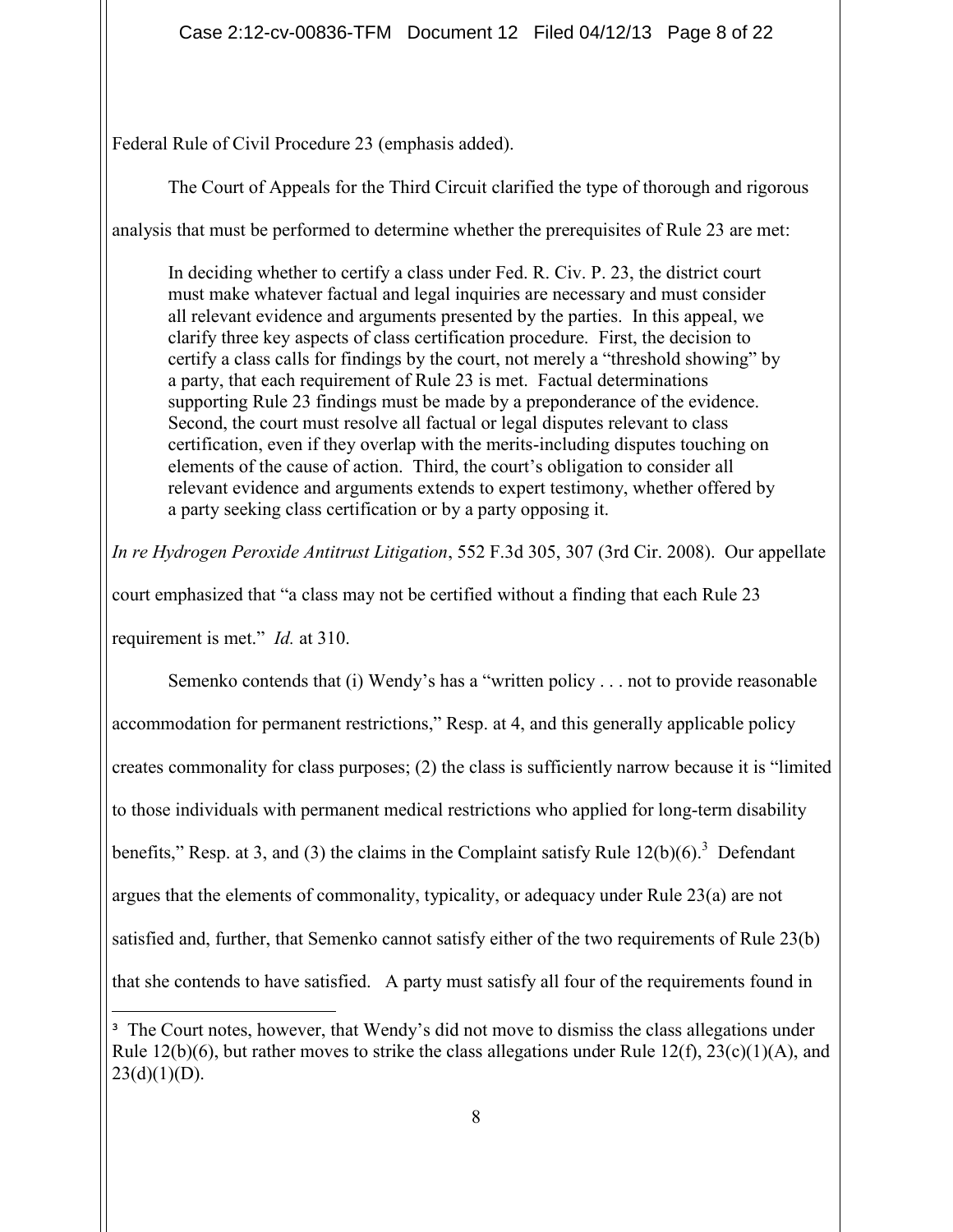Rule 23(a) and at least one of the three criteria found in Rule 23(b). The Court will address the elements of Rule 23 seriatim.

# 1. Rule 23(a)

### a. *Numerosity*

The numerosity requirement of Rule  $23(a)(1)$  is satisfied where a named plaintiff demonstrates that the putative class includes more than forty (40) individuals. *Stewart v. Abraham*, 275 F.3d 220, 226-27 (3d Cir. 2001). Semenko alleges in her Complaint that "membership in the Class potentially numbers in the hundreds." Complaint at ¶ 29. Therefore, the Court finds that the numerosity requirement of Rule 23(a) is met.

## b. *Commonality*

The commonality requirement of Rule  $23(a)(2)$  is satisfied if the named plaintiff "share[s] at least one question of fact or law with the grievances of the prospective class." *Neal v. Casey*, 43 F.3d 48, 56 (3d Cir. 1994).<sup>4</sup> In *Wal-Mart Stores, Inc. v. Dukes,* the United States Supreme Court explained that a plaintiff attempting to satisfy the commonality requirement must demonstrate that the claims of the proposed class members "depend upon a common contention" that is "capable of classwide resolution." -- U.S. --, 131 S.Ct. 2541, 2551 (2011), In order for a "contention" to constitute a "common question," it must yield the same answer with respect to each member of the proposed class. *Id*. at 2551 (remarking that a "common contention" is "capable of classwide resolution" if the "determination of its truth or falsity will resolve an issue that is central to the validity of each one of the claims in one stroke").

**<sup>4</sup>** Although Rule 23(a)(2) refers to "questions of law or fact common to the class," the plural form of the word "question" has not been construed to require a showing of multiple common questions*. In re: Schering Plough Corp. ERISA Litig.,* 589 F.3d 585, 597 n.10 (3d Cir. 2009).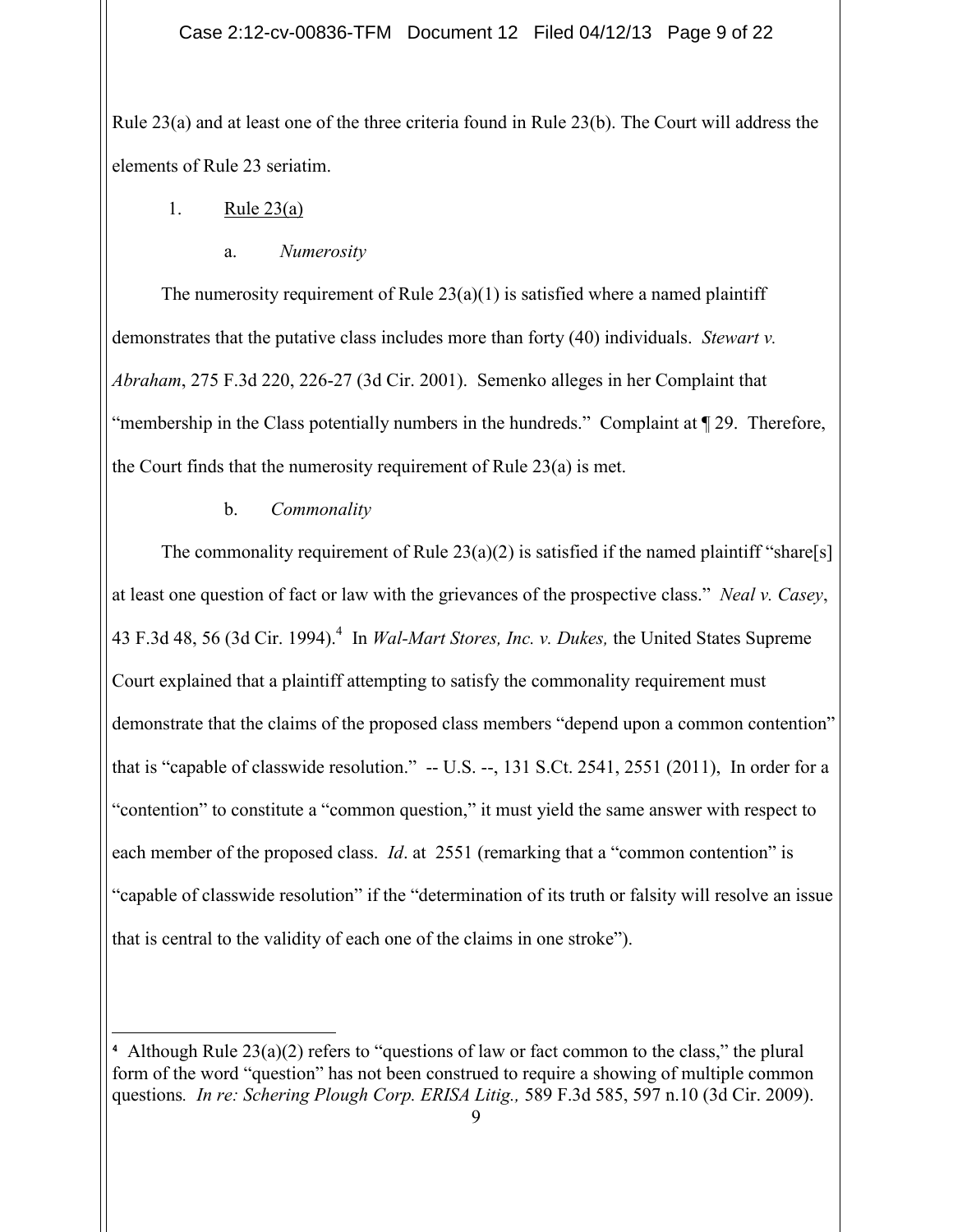The Court finds that the commonality requirement of Rule  $23(a)(2)$  has not been met in this case. In *Wal-Mart*, a Title VII case, the Supreme Court found a lack of commonality because no single discriminatory pay policy applied to the full class. In the instant case, Plaintiff argues that Wendy's has a discriminatory disability policy which applies to the full proposed class. In support, she relies upon a determination letter from the EEOC in an attempt to establish that Wendy's has "admitted" that it has a disability policy which "constitutes a per se violation of the ADA."

Not surprisingly, Wendy's strongly disputes that it has "admitted" that it has a policy which is a per se violation of the ADA. Further, while Title VII categorically prohibits discrimination, the ADA "only protects from discrimination those disabled individuals who are able to perform, with or without reasonable accommodation, the essential functions of the job they hold or desire." *Hohider*, 574 F.3d at 191. Thus, there is an important distinction between Title VII and ADA claims for class action purposes and courts presiding over ADA cases must determine not just whether the employer acted improperly, but also "whether class members are 'qualified' - which includes whether they can or need to be reasonably accommodated - before a classwide determination of unlawful discrimination . . . can be reached." *Id*. at 191.

In approaching the commonality question, the Court is guided by the decision of the United States Court of Appeals in *Hohider v. United Parcel Service, Inc*., 574 F.3d.169 (3d Cir. 2009).<sup>5</sup> In *Hohider*, our appellate court reversed a class-certification order which had been entered in an action involving allegations that the defendant had engaged in a pattern or practice of unlawful discrimination against its employees under the ADA. Specifically, *Hohider* involved

**<sup>5</sup>** The Honorable Sandra Day O'Connor, *Associate Justice (Ret.)* of the Supreme Court of the United States, who sat by designation, was a member of the panel in this case. *Hohider*, 574 F.3d at 171.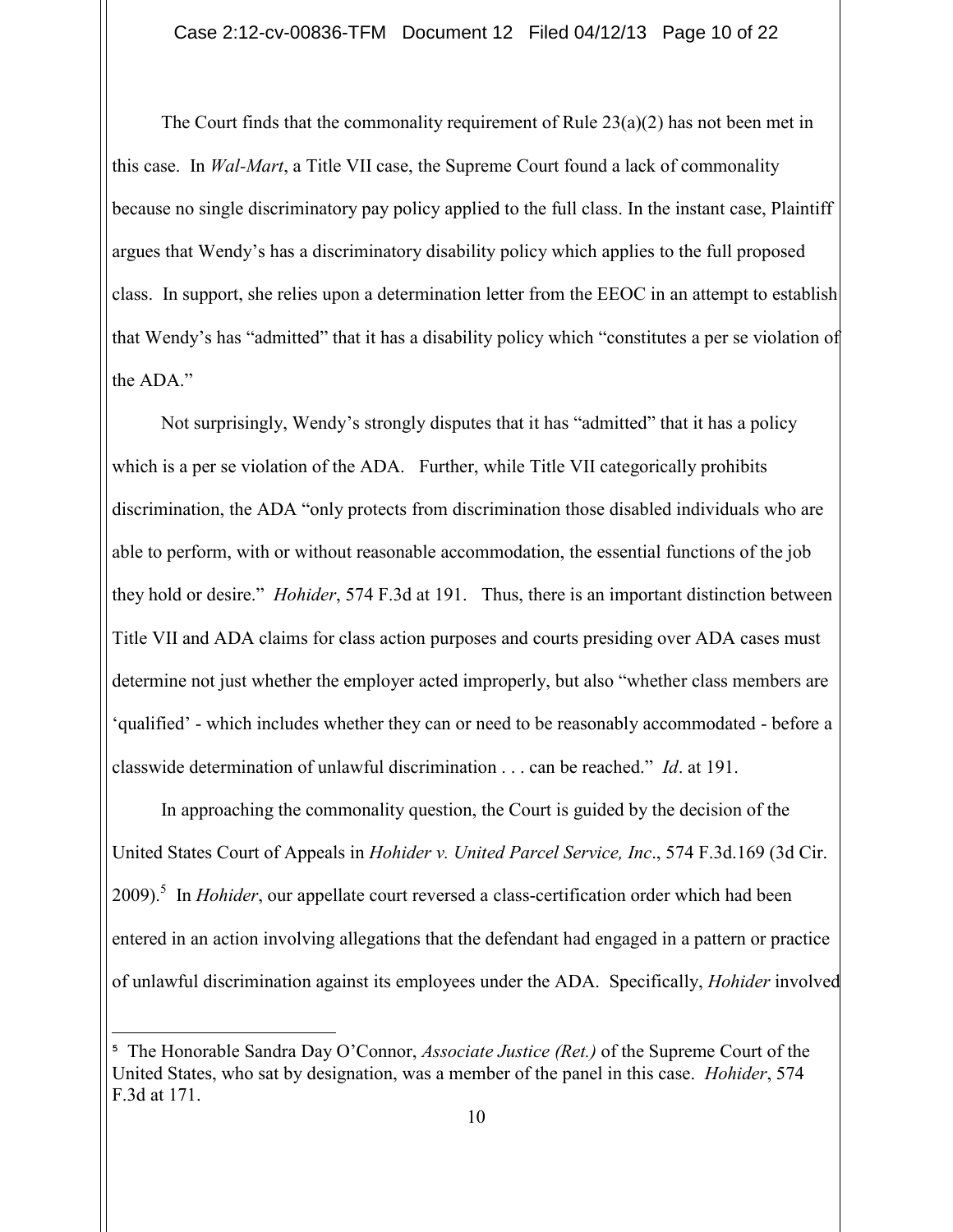Case 2:12-cv-00836-TFM Document 12 Filed 04/12/13 Page 11 of 22

allegations that the defendant's company-wide policy which refused accommodations to

employees who attempted to return to work after medical absences violated the ADA. *Id*. at 172.

The Court of Appeals noted:

the elements necessary to establish a pattern or practice of unlawful discrimination on behalf of a class may not mirror those necessary to establish a valid individual claim of discrimination, [citation omitted], and so the fact that individualized inquiries might preclude certification of class members' various individual claims of relief is not necessarily dispositive of whether that class's pattern-or-practice claim satisfies Rule 23. It is the ADA, however, and not the *Teamsters*<sup> $\delta$ </sup> evidentiary framework, that controls the substantive assessment of what elements must be determined to prove a pattern or practice of unlawful discrimination in this case.

*Hohilder*, 574 F.3d at 184-85 (emphasis added).

Title I of the ADA provides that "[n]o covered entity shall discriminate against a qualified

individual with a disability because of the disability of such individual in regard to job

application procedures, hiring, advancement, or discharge of employees, employee

compensation, job training, and other terms, conditions, and privileges of employment." 42

U.S.C. § 12112(a). Accordingly, in order to determine whether each claimant was subjected to

prohibited discrimination, the Court must probe into factual details and then conduct a multi-step

legal analysis. For example, as to each claimant, the Court must resolve each of the following

questions:

 **6** *International Bhd. of Teamsters v. United States*, 431 U.S. 324 (1977).In *Teamsters,* the government brought suit against a trucking company and a union representing employees of the company under Title VII of the Civil Rights Act. The government argued that both the company and the union exhibited a pattern and practice of discrimination in denying preferable, higher paying jobs to minorities. The Supreme Court noted that once a pattern and practice of discrimination was established, the individual need only demonstrate that he was denied a relevant employment benefit. *Id*. at 363. The burden would then shift to the defendant "to demonstrate that the individual . . . was denied an employment opportunity for lawful reasons." *Id.* In other words, where a single minority employee may not be able to establish discrimination simply by demonstrating that he was denied a job, where a pattern and practice of discrimination by the employer has already been proved, this mere denial of an employment benefit is sufficient to make out a claim for discrimination.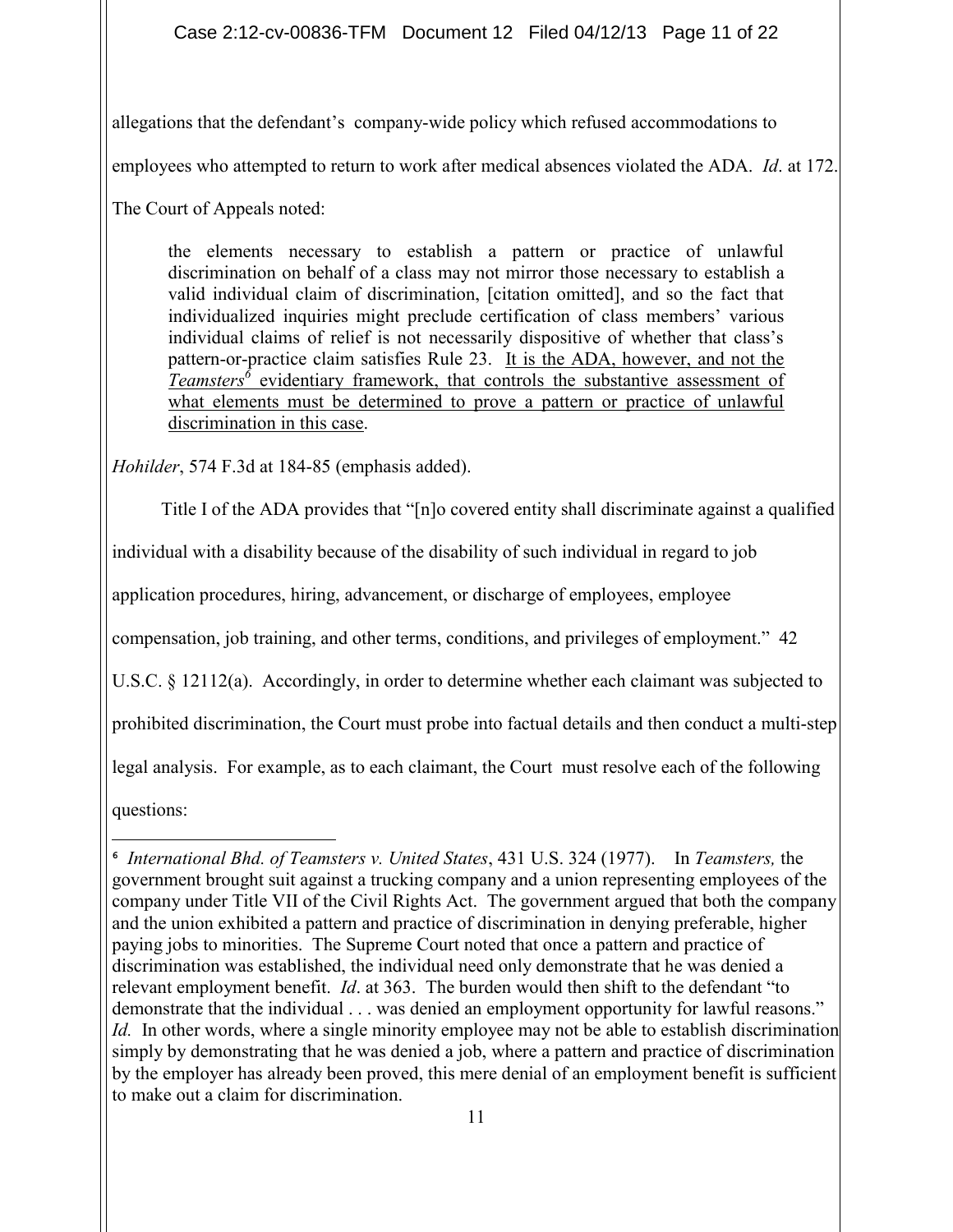Case 2:12-cv-00836-TFM Document 12 Filed 04/12/13 Page 12 of 22

1. Is the claimant "a qualified individual with a disability?" This question alone depends upon several factors, one of which is when in time does the class member claim to have suffered discrimination. The question is necessitated because the standards changed on January 1, 2009, when the ADA Amendments Act ("ADAAA") of 2008 became effective. The ADAAA "broadened the category of individuals entitled to statutory protection from discrimination under the ADA." *Chedwick v. UPMC*, Civil Action No. 07-806, 2011 WL 1559792, \*19 (W.D. Pa. April 21, 2011). However, the amendments to the ADA do not apply retroactively. Therefore, the Court must use the laws and interpretations of those laws in effect at the time of the complained-of actions.

2. Can the individual perform the essential functions of the job with or without accommodation? First, the Court will need to determine the job of each claim member. Then, the Court would have to determine the essential functions of the job. This inquiry requires that the Court give consideration to the "employer's judgment as to what functions of a job are essential," then balance those requirements against the limitations imposed by the impairment. 42 U.S.C. § 12111(8). The Court would also need to determine whether the claim member could perform the job with or without an accommodation, notwithstanding the impairment. *Id.*

3. Did the class member allege a failure to accommodate and if so, was the requested accommodation reasonable? "The term 'reasonable accommodation' may include (A) making existing facilities used by employees readily accessible to and usable by individuals with disabilities; and (B) job restructuring, part-time or modified work schedules, reassignments to a vacant position, . . . . " 42 U.S.C. § 12111(9).

4. Does the requested accommodation impose an undue hardship on the employer? "The term 'undue hardship' means an action requiring significant difficulty or expense . . . ."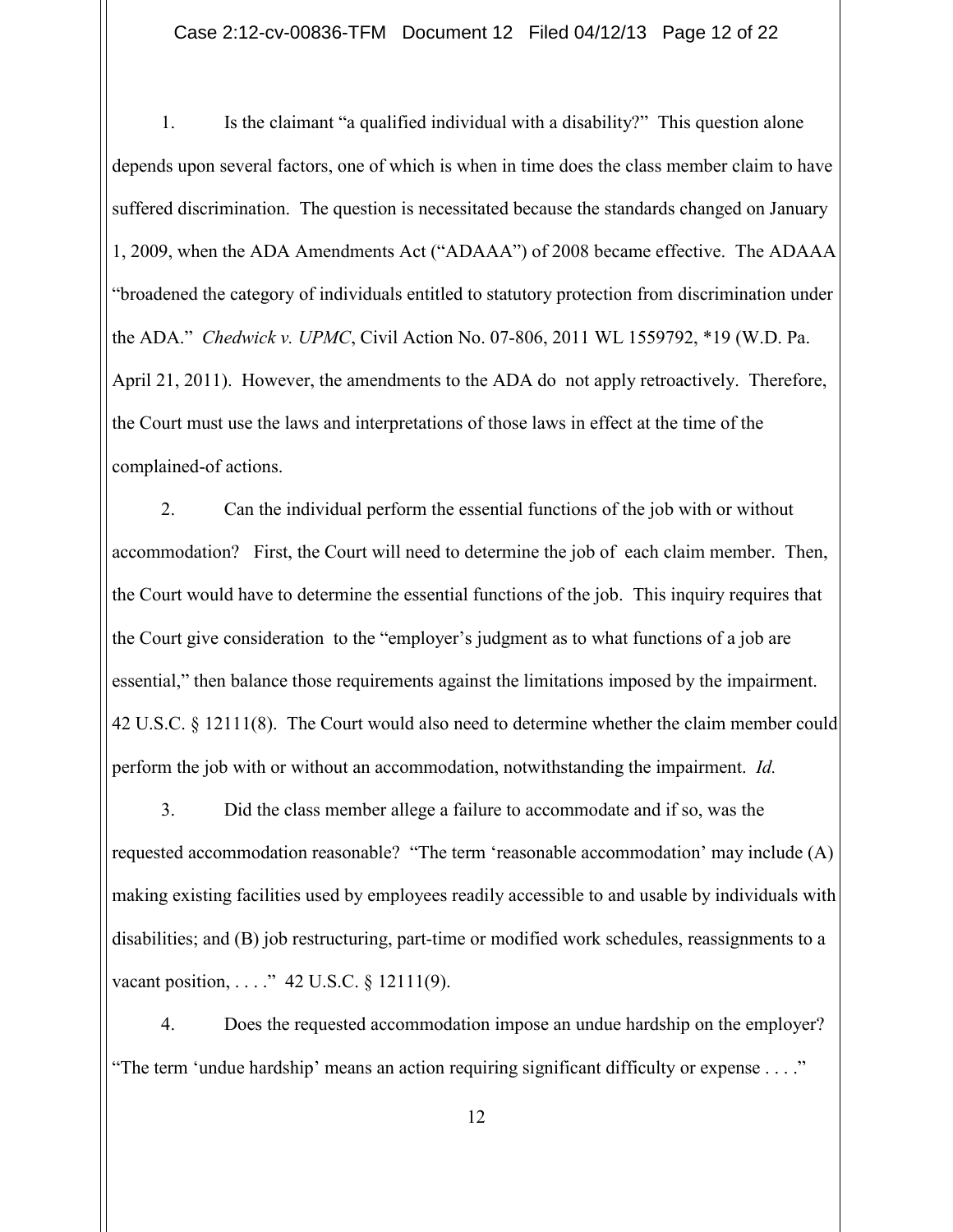42 U.S.C. § 12111(10). Multiple factors are to be considered when determining whether the accommodation would impose an undue hardship on the employer. See 42 U.S.C. §  $12111(10)(B)$ . For each class member, the Court would also have to determine whether Wendy's was aware of the purported accommodation request and/or did the class member otherwise trigger the duty to engage in an interactive process.

5. Did the class member suffer prohibited discrimination?

Moreover, the Court would be required to analyze a variety of individualized defenses that Wendy's might have in response to the claims of class members, including whether the class member is judicially estopped from asserting a disability discrimination claim; did the class member pursue Social Security disability benefits; and/or did the class member pursue short- or long- term disability insurance benefits. Def's Br. at. 14-15.

A number of courts have denied class certification when the class is defined so broadly that all persons with any disabilities, regardless of requested accommodations or modifications, are included. *See Burkett v. U.S. Postal Serv*., 175 F.R.D. 220, 223-24 (N.D.W.Va. 1997) (observing, in declining to certify class of persons with varying medical conditions, that "[i]n the view of several federal courts, the need for this individualized, fact-driven determination renders . . . ADA actions ill-suited for class treatment."); *Perdue v. Murphy*, 915 N.E. 2d 498 (Ind. Ct. App. 2009) (applying an Indiana rule that is not materially different from Rule 23 and declining to certify a class of persons injured by the Family and Social Services Administration's failure to reasonably accommodate their various disabilities and its accompanying denial of benefits due to their alleged failure to cooperate).

Nevertheless, there are situations when ADA class actions are certified. *See, e.g., Bates v. United Parcel Serv.*, 204 F.R.D. 440 (N.D. Cal. 2001) (certifying class of plaintiffs with hearing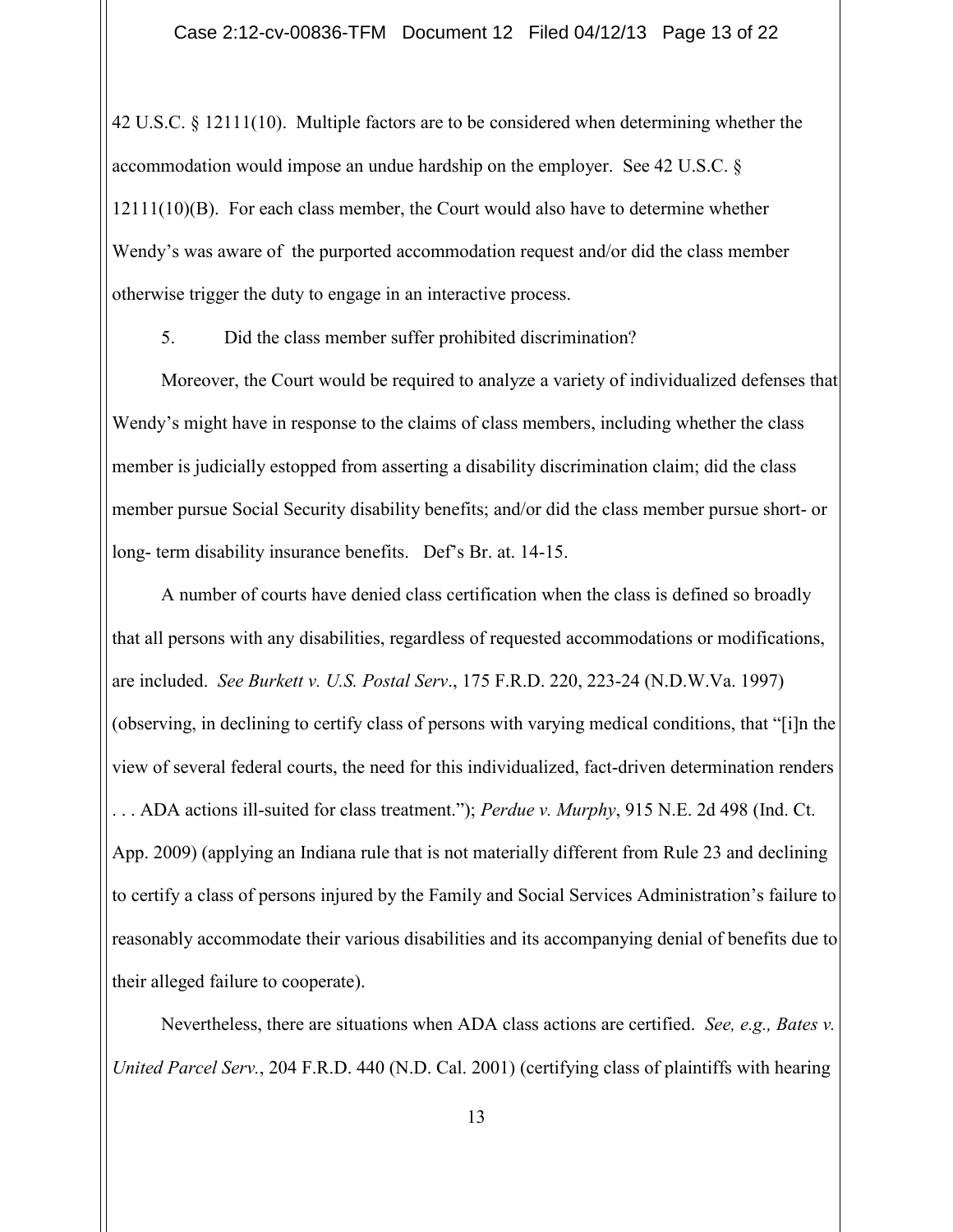Case 2:12-cv-00836-TFM Document 12 Filed 04/12/13 Page 14 of 22

disabilities); *Wilson v. Pa. State Police Dep't*, No. Civ. A. 94-cv-6547, 1995 WL 4227750 (E.D. Pa. July 17, 1995) (certifying class of candidates for police officer denied employment due to their vision problems). However, as the *Perdue* court noted, in these cases, "there appear to be some unifying criteria, such as a common disability or requested accommodation, for example, so that classwide evaluation of 'qualification' may be conducted without requiring a prohibitive number of individual mini-trials." *Perdue*, 915 N.E.2d at 510. *See Hohider*, 574 F.3d at 189 (suggesting that unifying criteria might include common conditions suffered or accommodations sought).

After reviewing the substantive requirements of the ADA and the definition of the proposed class, the Court finds and rules that the commonality requirement of Rule  $23(a)(2)$ cannot be met as each class member must prove that he or she is a "qualified individual with a disability," a highly individualized analysis which would require a "number of individual minitrials." Perdue, 915 N.E.2d a 510.

#### c. *Typicality*

The typicality requirement of Rule  $23(a)(3)$  requires that a representative plaintiff must show that his or her claims are "typical" of the claims asserted by the other potential class members. The inquiry pertaining to this requirement focuses on whether the named plaintiff is "markedly different from the class as a whole." *Marcus v. BMW of North America*, LLC, 687 F.3d 583, 598 (3d Cir. 2012). The prerequisite is met if the class representative's claims are "generally the same" as those of the other class members in terms of both "the legal theory advanced" and "the factual circumstances underlying that theory." *In re Schering Plough Corp. ERISA Litig*., 589 F.3d at 599. Typicality is measured through a three-part test that examines whether: (i) the putative representative's claims are generally the same as the class members'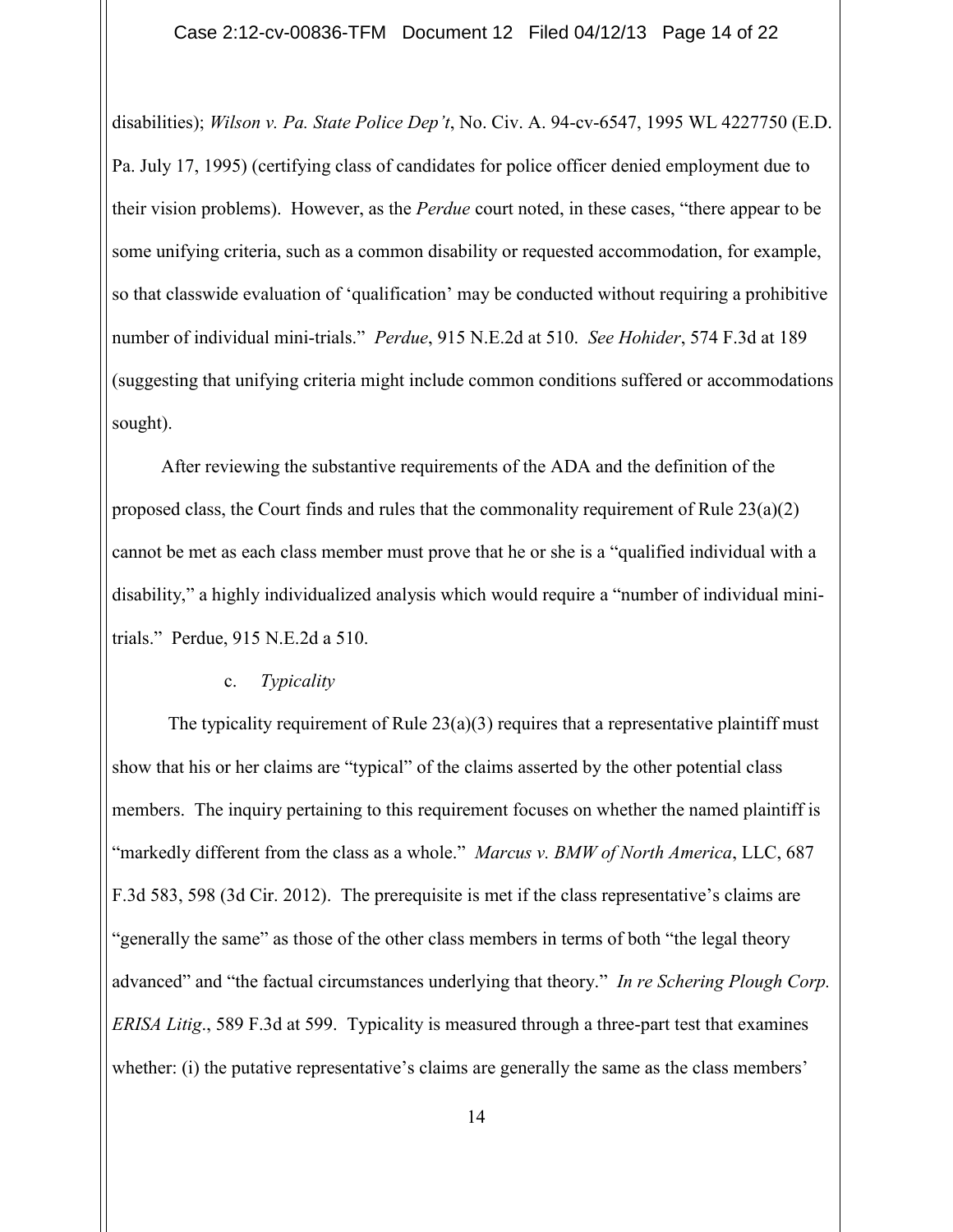#### Case 2:12-cv-00836-TFM Document 12 Filed 04/12/13 Page 15 of 22

claims, relative to both the legal theory at issue and the underlying facts; (ii) the putative representative is subject to a defense that may not be alleged against many other class members and that may become a major issue in the litigation; and (iii) the putative representative's interests are "sufficiently aligned" with other class members. *Id.*

Wendy's argues that Semenko's claim is not "typical" of the claims of the potential class members for several reasons. First, the ADA inquiry is highly individualized, and Semenko's claim may look factually different than other putative class members. For example, factual differences may include, *inter alia*, "the type of impairment, the degree of limitation, the job held, the essential functions of the job held (or to which transfer is sought), accommodation sought, and the degree to which the requested accommodation caused undue hardship." Def's Br. at 16. Furthermore, Wendy's argues that Semenko's legal theories may differ from those asserted by other class members. For example, those "class members who contend they suffered discrimination after the ADAAA became effective would rely on different standards than Semenko to establish that they are disabled under the statutes." *Id.*

Next, Wendy's argues that some class members may be subjected to different defenses. For example, some class members will be subject to the defense of judicial estoppel if they pursued short or long-term disability benefits and/or Social Security Disability,<sup>7</sup> while others may not be subject to that defense. There may be an individual statute of limitations defense applicable to Semenko's individual claim that does not apply to other class members. *Id.*  Likewise, the defense of reasonableness of accommodation will vary from case to case.

**<sup>7</sup>** In her Complaint, Semenko alleges that she received long-term disability benefits during the time of her medical leave. Complaint at ¶ 9.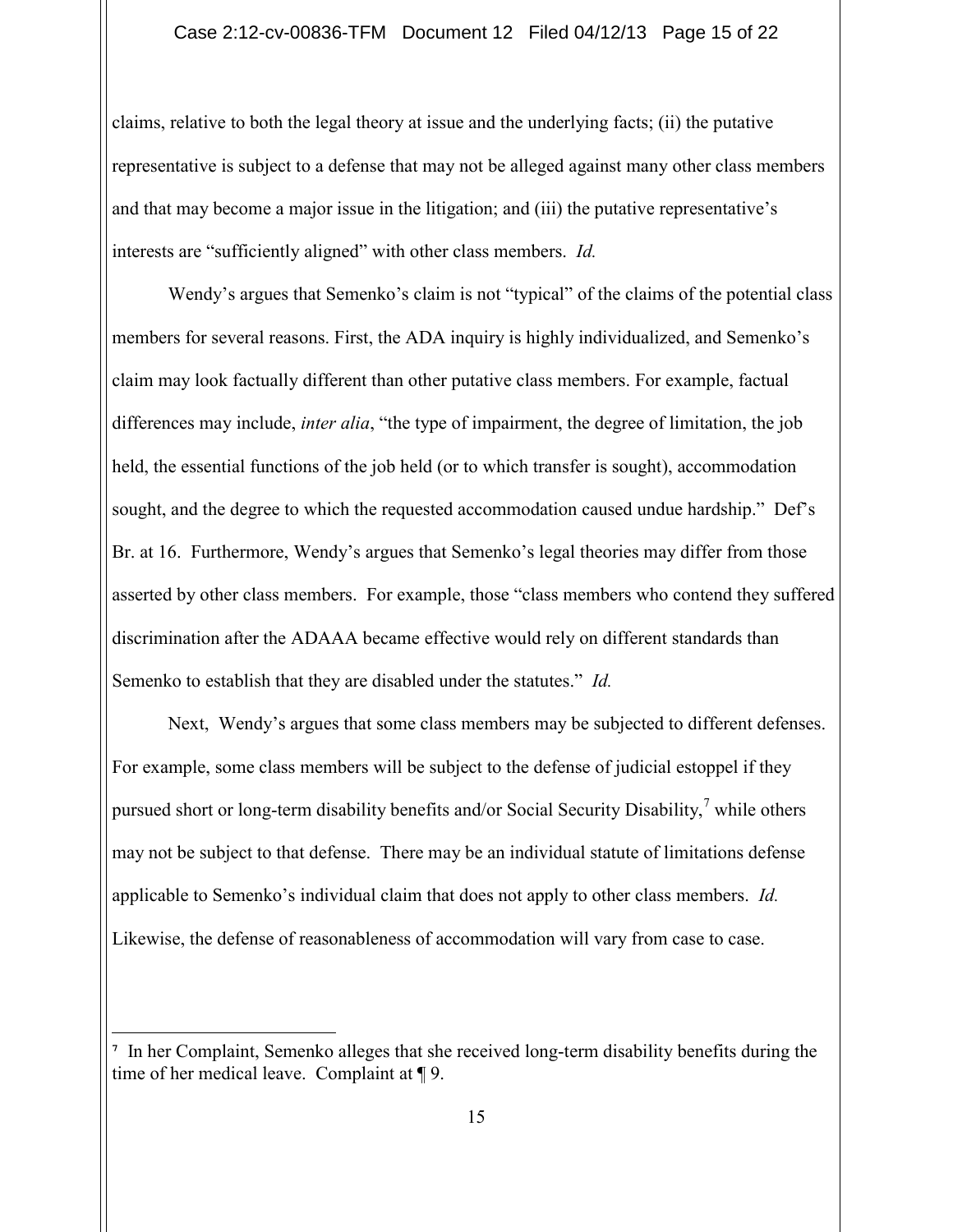Finally, Wendy's argues that the interests of Semenko do not align with the members of the purported class. Specifically, while Semenko wanted to return to work, $8$  some former employees may not want to return to work, while others may. Some current employees may want specific accommodations other than a transfer to a vacant and funded position, and some may not*. Id.*

In *Baby Neal v. Casey,* 43 F.3d 48, 58 (3d Cir. 1994), our appellate court explained that factual differences will not necessarily defeat typicality, particularly where an action challenges a policy or practice. However, the Court of Appeals also recognized that typicality will be lacking due to intraclass conflicts if the legal theories of the named plaintiffs are at odds with those of the absentee class members. *Id*. at 57-58.

"The premise of the typicality requirement is simply stated: as goes the claim of the named Plaintiff, so go the claims of the class." *Sprague v. General Motors Corp*., 133 F.3d 388, 399 (6th Cir. 1998). Here, as discussed *supra*, the facts and evidence needed to prove the claims of each member of the proposed class will be unique to each claimant. Determining whether each claimant is entitled to recover under the ADA will be a highly individualized inquiry. Proof of Semenko's individual claims will not prove the claims of other class members.

A plaintiff's individual claims are "typical" of other members of the class only if proof of the plaintiff's factual circumstances will also automatically prove the claims of all other members of the class. "[C]ommon requests for relief . . . or common legal theories do not establish typicality when the facts required to prove the claims are markedly different among class members." *Retired Chicago Police Ass'n v. Chicago*, 141 F.R.D. 477, 486 (N.D. Ill. 1992), *aff'd in part and rev'd in part*, 7 F.3d 585 (1993). "If proof of the representatives' claims could

<sup>&</sup>lt;sup>8</sup> It appears that in late 2007, the Wendy's facility at which Semenko had worked was permanently closed. Pl.'s Resp., Ex. 1.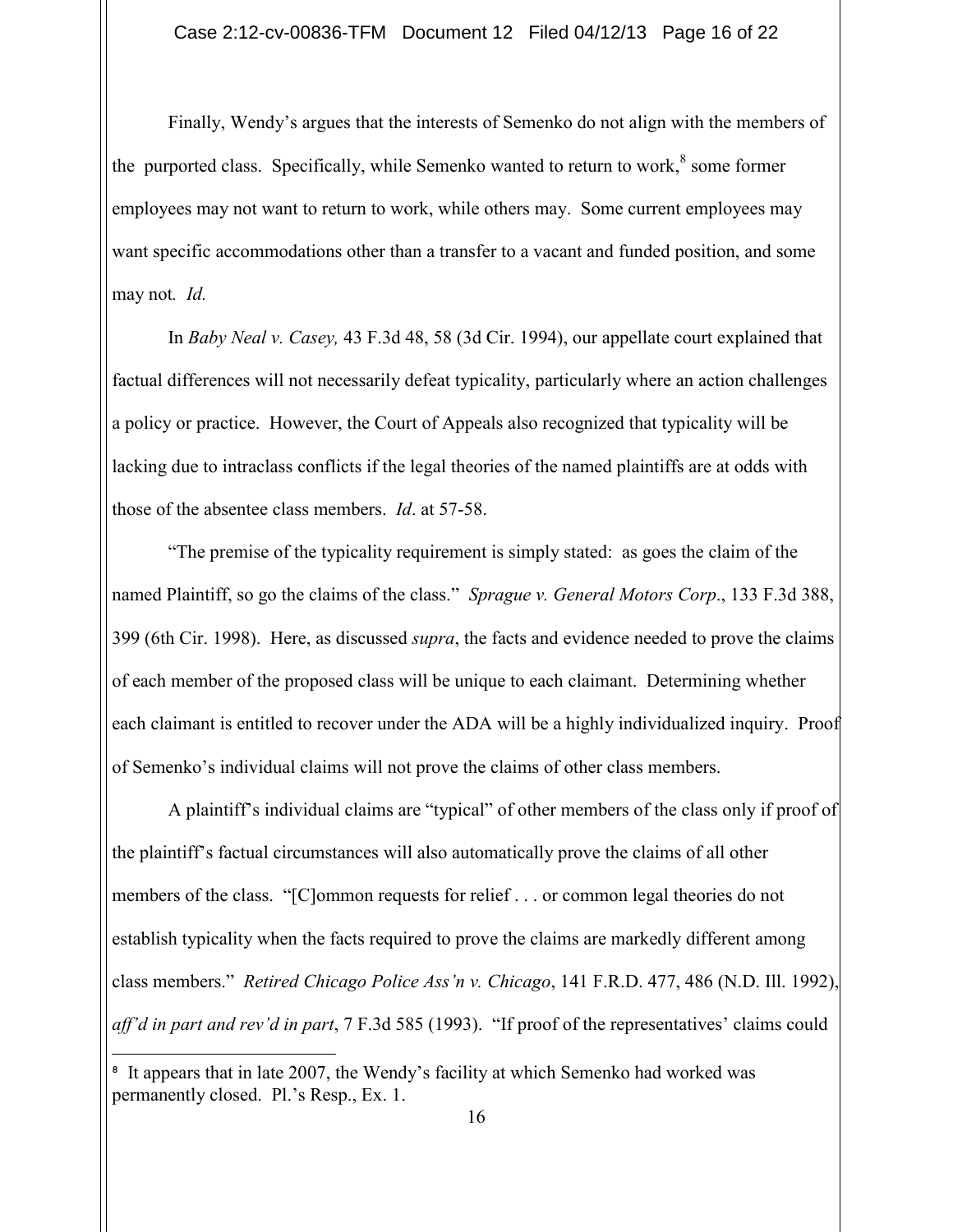#### Case 2:12-cv-00836-TFM Document 12 Filed 04/12/13 Page 17 of 22

not necessarily prove all of the proposed class members' claims, the representatives are not typical of the proposed members' claims." *Liberty Lincoln Mercury v. Ford Mktg. Corp*., 149 F.R.D. 65, 77 (D.N.J. 1996).

For these reasons, the Court finds and rules that typicality is lacking because Plaintiff's individual claim will not prove the issue with respect to the claims of the other proposed class members. Accordingly, the Court finds and rules that Plaintiff's claim is not typical of the purported class claims for the purpose of class-wide adjudication under Rule  $23(a)(3)$ .

d. *Adequacy*

The final requirement under Rule  $23(a)$  is that the named plaintiff must be able to "fairly" and adequately protect the interests of the class." Fed.R.Civ.P. 23(a)(4). The United States Court of Appeals for the Third Circuit has advised that the "adequacy" inquiry has two components. First, the adequacy inquiry "tests the qualifications of the counsel to represent the class."<sup>9</sup> Second, it seeks to "uncover conflicts of interest between named parties and the class they seek to represent." *In re Warfarin Sodium Antitrust Litig*., 391 F.3d 516, 521 (3d Cir. 2004).

The "intraclass conflict" aspect of the adequacy analysis dovetails with the typicality inquiry. Wendy's argues that two clear conflicts of interest between Semenko and other class members are apparent from the face of the Complaint. First, a plaintiff is not an adequate representative where "any member of the putative class who reported to plaintiff would be claiming that plaintiff acted in violation of the law and of defendant's policies." *Wright v. Family Dollar, Inc.*, No. 10 C 4410, 2010 U.S. Dist. LEXIS 126643, \*7 (N.D. Ill. Nov. 30,

The Court notes that Plaintiff's attorney is a skilled and experienced class action litigator whose qualifications are not challenged.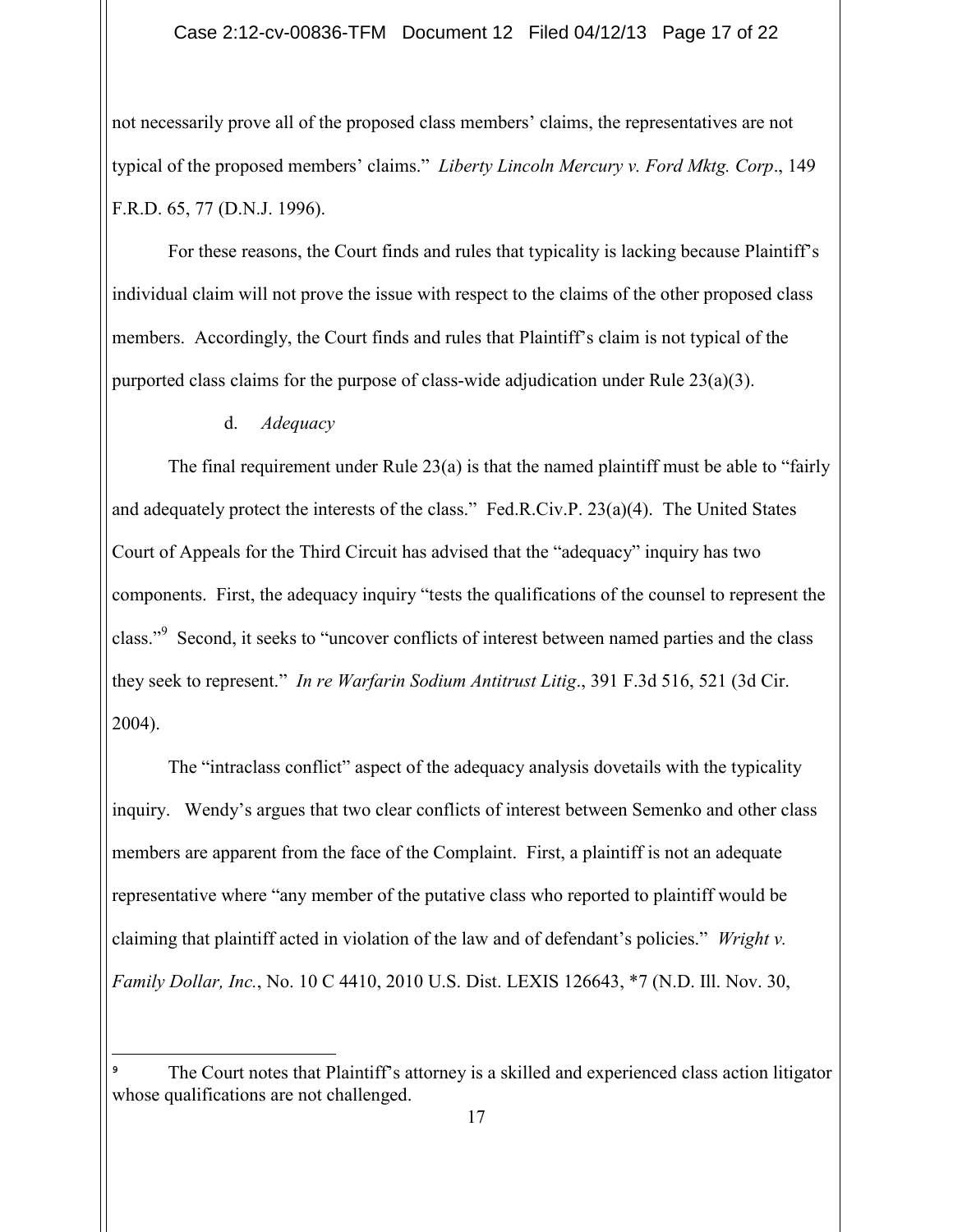2010). To the extent that any of the proposed class members reported to Semenko, she may have been involved in the Company's allegedly improper failure to accommodate.

Second, Wendy's argues that classes of proposed putative members that include former employees and currently employed managers raise additional conflict of concerns "because allegations that current managers 'violated both defendant's policies and [applicable] law . . . could have a negative effect on current store managers' employment." Def.'s Br. at 17 (quoting *Wright*, 2010 U.S. Dist. LEXIS 126643, at \*7).

Plaintiff did not address these arguments in her response. However, a plaintiff must satisfy all four of the prerequisites found in Rule 23(a). Because the Court has ruled that Plaintiff cannot meet the prerequisites enumerated in Rule  $23(a)(2)$  and (3), the Court need not address the adequacy requirement contained in Rule 23(a)(4).

b. Rule  $23(b)$ 

Semenko relies upon both Rule 23(b)(2) and Rule 23(b)(3). Because the Court has determined that the commonality and typicality prerequisites in Rule 23(a) are not met, it need not address in detail whether Plaintiff satisfies the requirements of Rule 23(b)(2) and/or Rule  $23(b)(3).^{10}$ 

Certification under Rule  $23(b)(2)$  is appropriate only when the relief sought is primarily injunctive or declaratory. Further, Rule 23(b)(2) does not authorize class certification when each class member would be entitled to an individualized award of monetary damages. *Wal-Mart Stores, Inc.,* 131 S.Ct. at 2557-58 (holding monetary claims for individualized relief do not

**<sup>10</sup>** The Court notes that Plaintiff did not specifically address Wendy's arguments about her inability to meet the requirements of Rule 23(b)(2) and/or Rule 23(b)(3). Rather, Plaintiff changed her class definition. However, even if such changed class definition was accepted by the Court, it would not eliminate the highly individualized inquiries that must be made on the disability discrimination claims alleged in this lawsuit.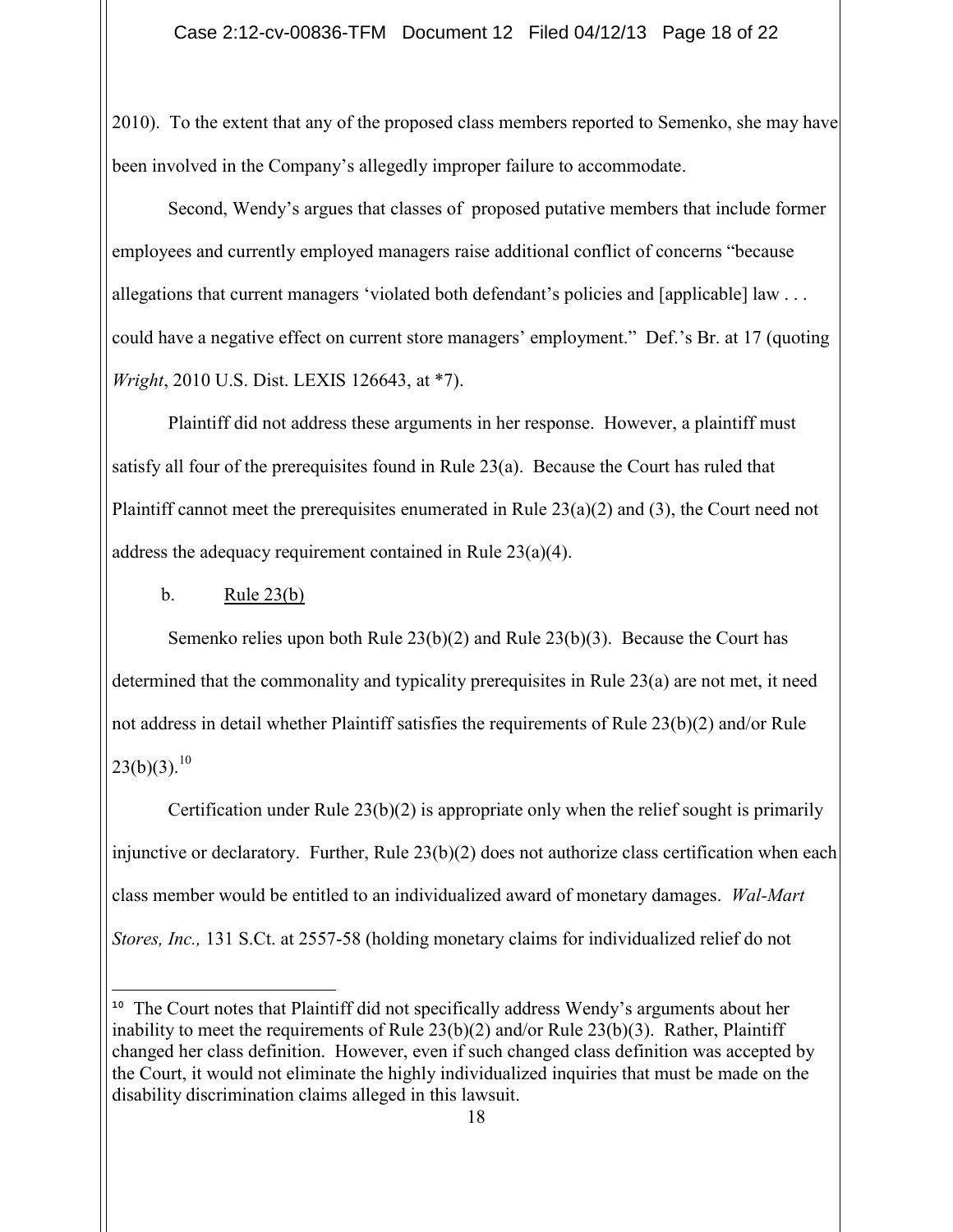satisfy Rule 23(b)(2)). Here, Semenko seeks a variety of monetary damages of various types on behalf of the proposed class, including back pay with prejudgment interest, compensatory and punitive damages. Complaint at ¶ 36. Importantly, the requested monetary damages are not subject to across-the-board relief, but rather require individualized inquiries to determine the individual back pay, the individual compensatory damages, and the individual punitive damages. Given these circumstances, the class would become almost unmanageable, mandating multiple sub-trials to resolve all outstanding issues.

As to Rule 23(b)(3), the Court is not persuaded by Semenko's arguments with regard to predominance and does not find, especially in light of the highly individualized inquiries that will be necessary given the disability discrimination allegations, that a class action of the sort proposed by Semenko is superior to other available methods for fairly and efficiently adjudicating the controversy. Fed. R. Civ. P. 23(b)(3). "Rule 23(b)(3)'s predominance criterion is even more demanding than Rule 23(a). *Comcast Corp. v. Behrend*, -- U.S. --, -- S.Ct. ---, 2013 WL 1222646 (March 27, 2013) (citing *Amchem Products, Inc. v. Windsor*, 521 U.S. 591, 623-24 (1997)). *See also in Re LifeUSA Holding*, Inc., 242 F.3d 136, 144-47 (3d Cir. 2001) (holding that a situation that did not satisfy the less demanding commonality requirement of Rule 23(a) did not satisfy the predominance requirement of Rule 23(b)(3) as well). As the court explained in *Lockwood Motors, Inc. v. General Motors Corp.*, 162 F.R.D. 569, 580 (D. Minn. 1995), predominance exists only "when there exists generalized evidence which proves or disproves an element on a simultaneous, class-wide basis, since such proof obviates the need to examine each class member's individual position."

As explained *supra,* individual issues clearly predominate over common issues with respect to both liability and damages in this case, and the proposed class members' claims cannot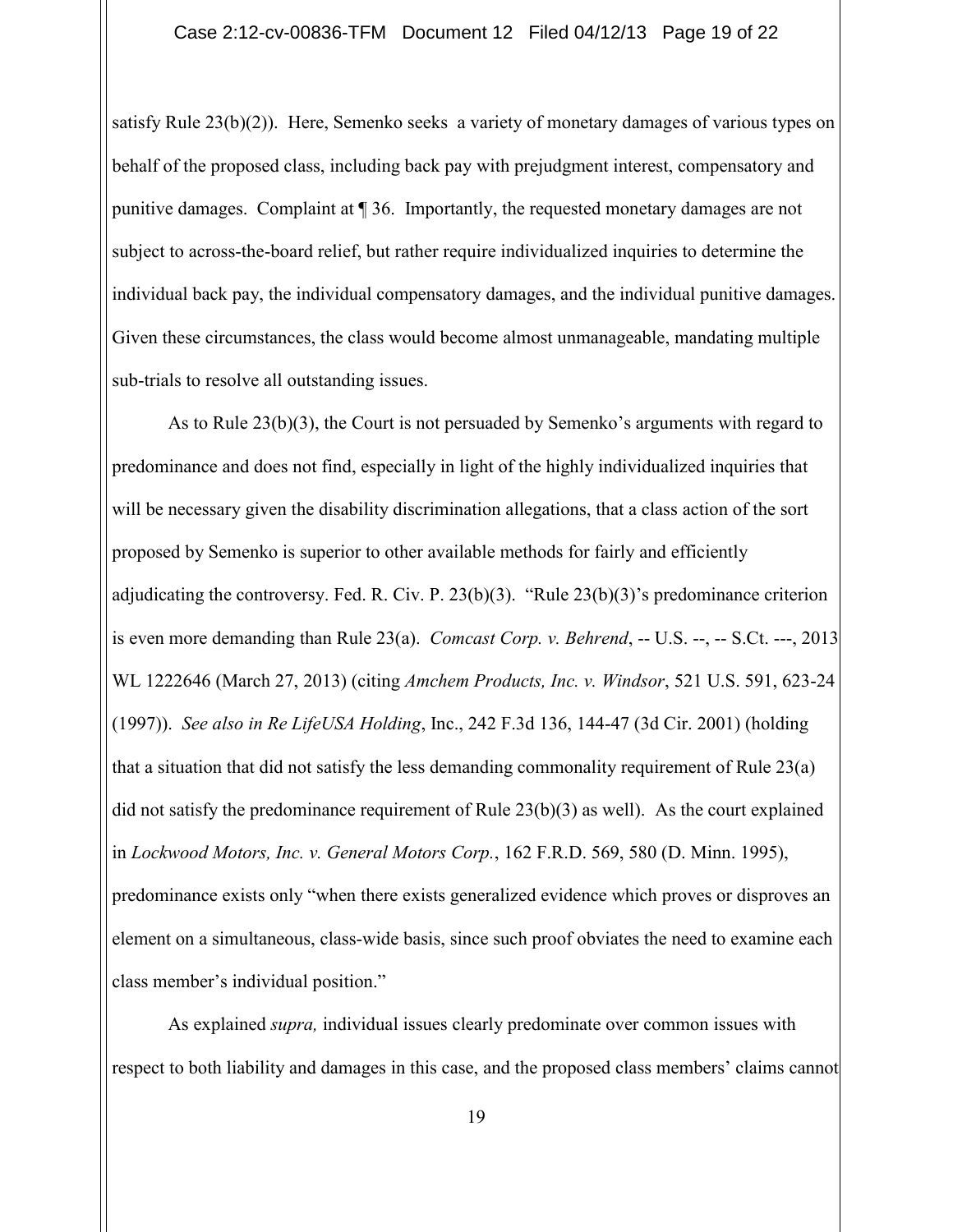be adjudicated in a one size fits all, class action format, as required by Rule 23(b)(3) for class certification. Accordingly, the Court finds and rules that Semenko has not met the requirements for class action relief set forth in either Rule 23(b)(2) or Rule 23(b)(3).

#### **Conclusion**

The Court recognizes that district courts within the Third Circuit typically conclude that motions to strike class action allegations filed before plaintiffs move for class certification are premature. However, after a careful and deliberate review of the applicable case law and the parties' respective positions, the Court concludes that this is one of those rare cases in which no amount of discovery will demonstrate that the class can be maintained.

The Court finds and rules that Plaintiff has failed to demonstrate that all of the prerequisites in Rule 23(a) have been met. Specifically, the Court concludes that Semenko does not satisfy the requirements of commonality and typicality. Further, the Court also concludes that Semenko does not meet any of the criteria of Rule 23(b). Accordingly, the motion to strike will be granted and the proposed class can not be certified.

An appropriate Order follows.

## McVerry, J.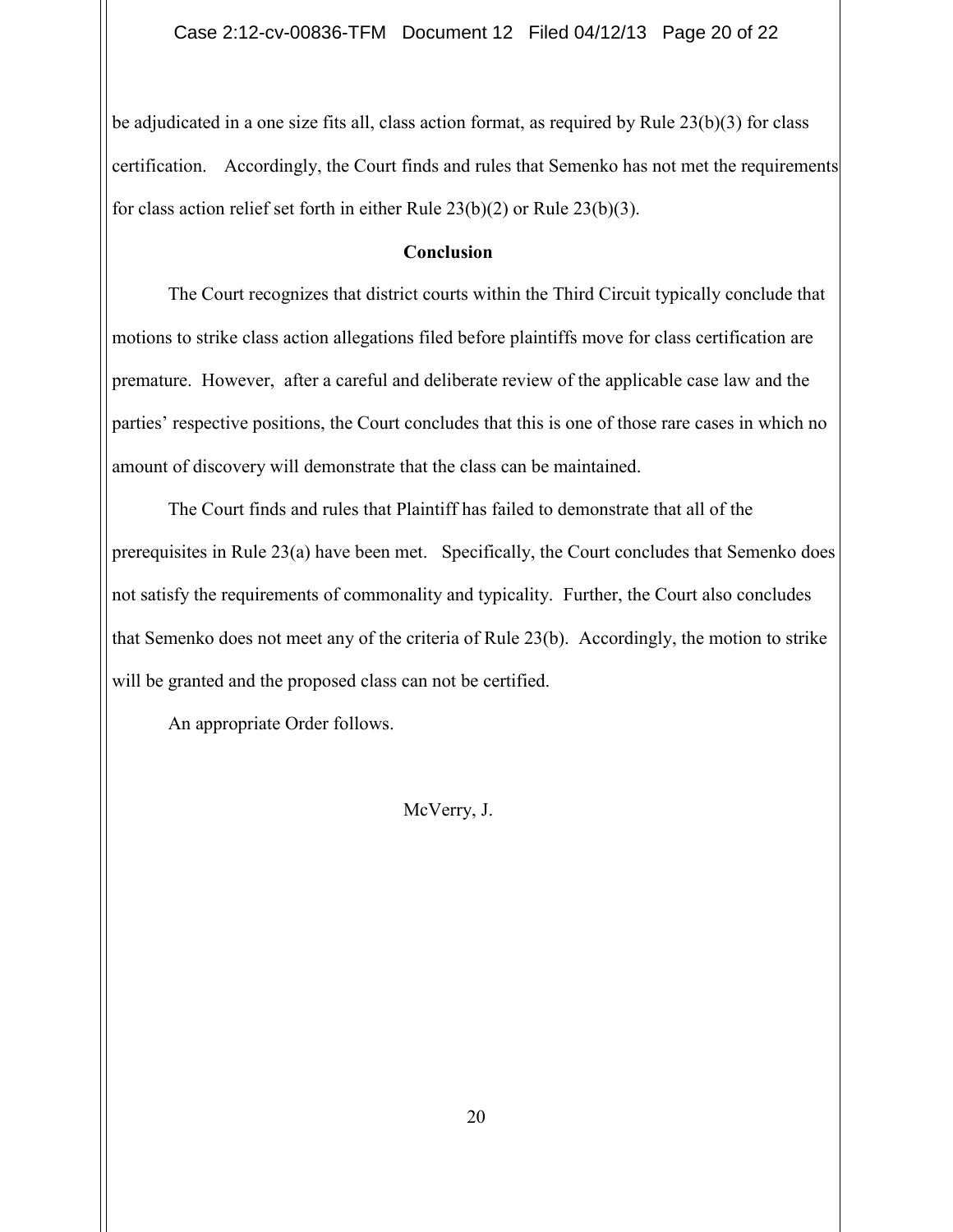## **IN THE UNITED STATES DISTRICT COURT FOR THE WESTERN DISTRICT OF PENNSYLVANIA**

| PATRICIA SEMENKO,                     |  |
|---------------------------------------|--|
| individually, and on behalf of others |  |
| similarly situated,                   |  |
|                                       |  |
| Plaintiff,                            |  |
|                                       |  |
| V.                                    |  |
|                                       |  |
| WENDY'S INTERNATIONAL, INC.,          |  |
|                                       |  |
| Defendant.                            |  |

) 2: 12-cv-0836

# **ORDER OF COURT**

**AND NOW**, this 12th day of April, 2013, in accordance with the foregoing

Memorandum Opinion, it is hereby ORDERED, ADJUDGED AND DECREED that

Defendant's Motion to Strike is **GRANTED.** 

Pursuant to Federal Rule of Civil Procedure 23(d)(1)(D), Plaintiff is hereby **ORDERED**

that on or before April 22, 2013, she shall amend her Complaint in Class Action to reflect that

her class action allegations have been deleted. Thereafter, Defendant shall respond on or before May 6, 2013.

BY THE COURT:

s/ Terrence F. McVerry United States District Court Judge